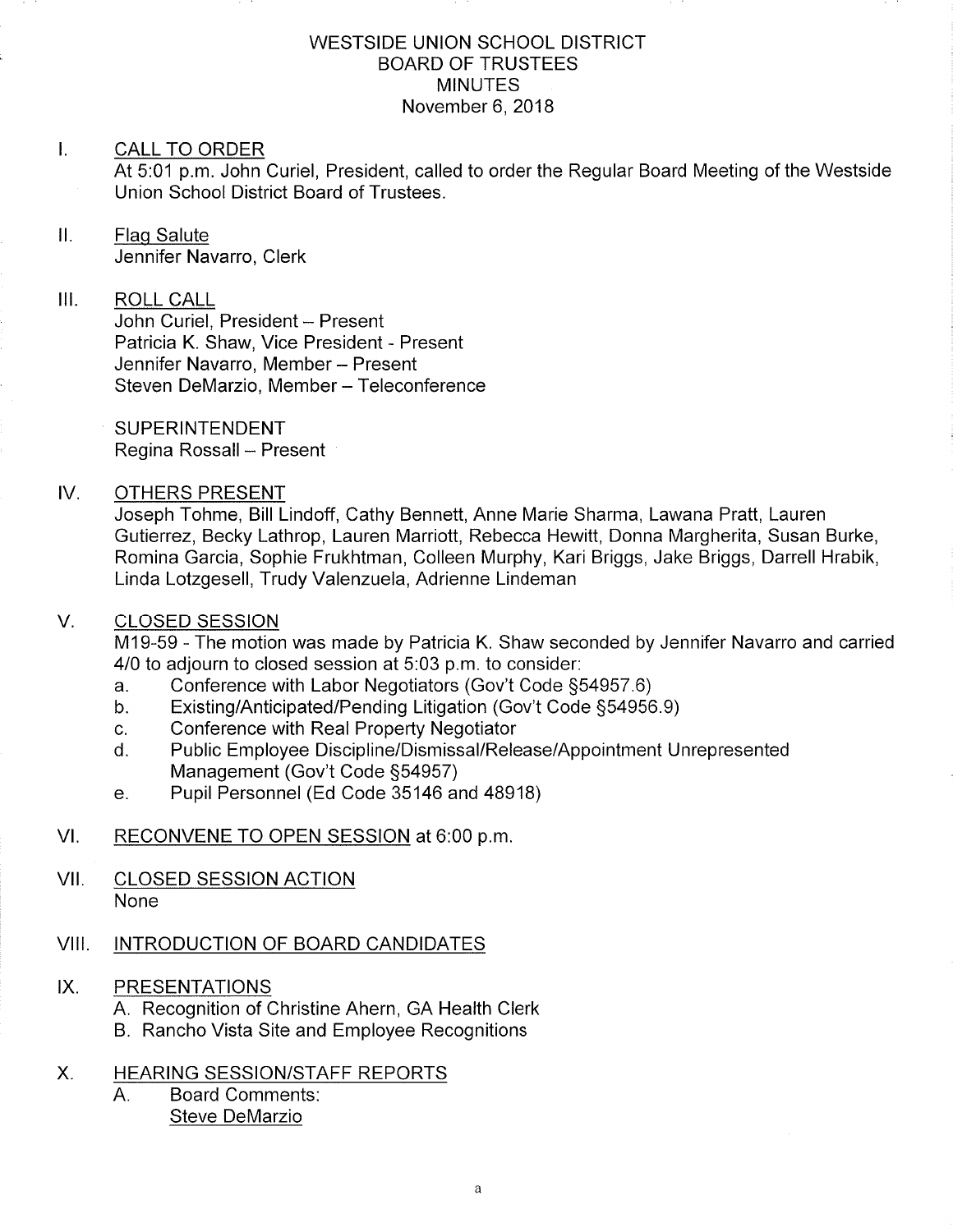#### Minutes Regular Board Meeting November 6,2018

- . Rancho Vista, what an enthusiastic staff. Thank you for your honest and thorough assessment of the school site. The stories of inspiration were amazing. I took a tour of Rancho Vista a few weeks ago and visited Mr. Hrabik's class where the class was building bridges. Mr. Hrabik mentioned that I was an engineer so instantly I became a bridge expert. A student wanted to know if I was there when they built the Golden Gate Bridge. Since the bridge was completed in 1937 that would make me older than my mother. That was very funny. I appreciated my visit very much at a great campus.
- . Thank you for letting me call in. I have been on the road for the past six weeks. <sup>I</sup> will be there in person at the next one.
- . I attended Gregg Anderson Fall Festival along with Jennifer and John. The following week was the Del Sur Fall Festival where the theme was costume or Western wear.

## Jennifer Navarro

. Rancho Vista has a special place in my heart, both of my children attended Rancho Vista. I think you are doing a great job on your positive reinforcement. I also enjoyed hearing about your visually impaired student and how well he is doing. lt's great you have provided a place for him where he is included.

## Patricia K. Shaw.

. I also enjoyed hearing how well your visually impaired student is doing. <sup>I</sup>agree with everything that Jennifer said.

#### John Curiel

- Great job. Rancho Vista, on your presentation this evening. I appreciate the collaboration with your staff. I appreciated seeing some of what is happening at Rancho Vista.
- Staff Reports: B.
	- 1. Assistant Superintendent Administrative Services Shawn Cabey
		- a. Thank you, Cathy, for sharing your student stories with us.
		- b. I loved the attendance trophy, very cool.
	- 2. Assistant Superintendent Educational Services Marguerite Johnson
		- a. Thank you, Cathy, for a very positive presentation. Rancho Vista very quietly goes about their business.
		- b. Thank you for your participation in MTSS.
	- 3. Deputy Superintendent Robert Hughes
		- a. Cathy, that was one of the most incredible presentations. You are doing amazing things for your students.
		- b. Christy, thank you for everything that you do.
	- 4. Superintendent Regina Rossall

Mrs. Rossall reviewed the following items with the Trustees:

- a. Cathy, what a great student story, very inspirational
- b. MTSS, DIBELS and Data Teams will have a tremendous impact on your school
- c. Anne Marie, nice presentation on all the things that are going on through the counseling dept.
- d. Thank you, teachers, for all you do for our boys and girls.
- 
- e. Donna, thank you for all you do.<br>f. Christy, thank you for being in the right place and doing the right thing to help save a life.
- g. Thank you to all who voted today.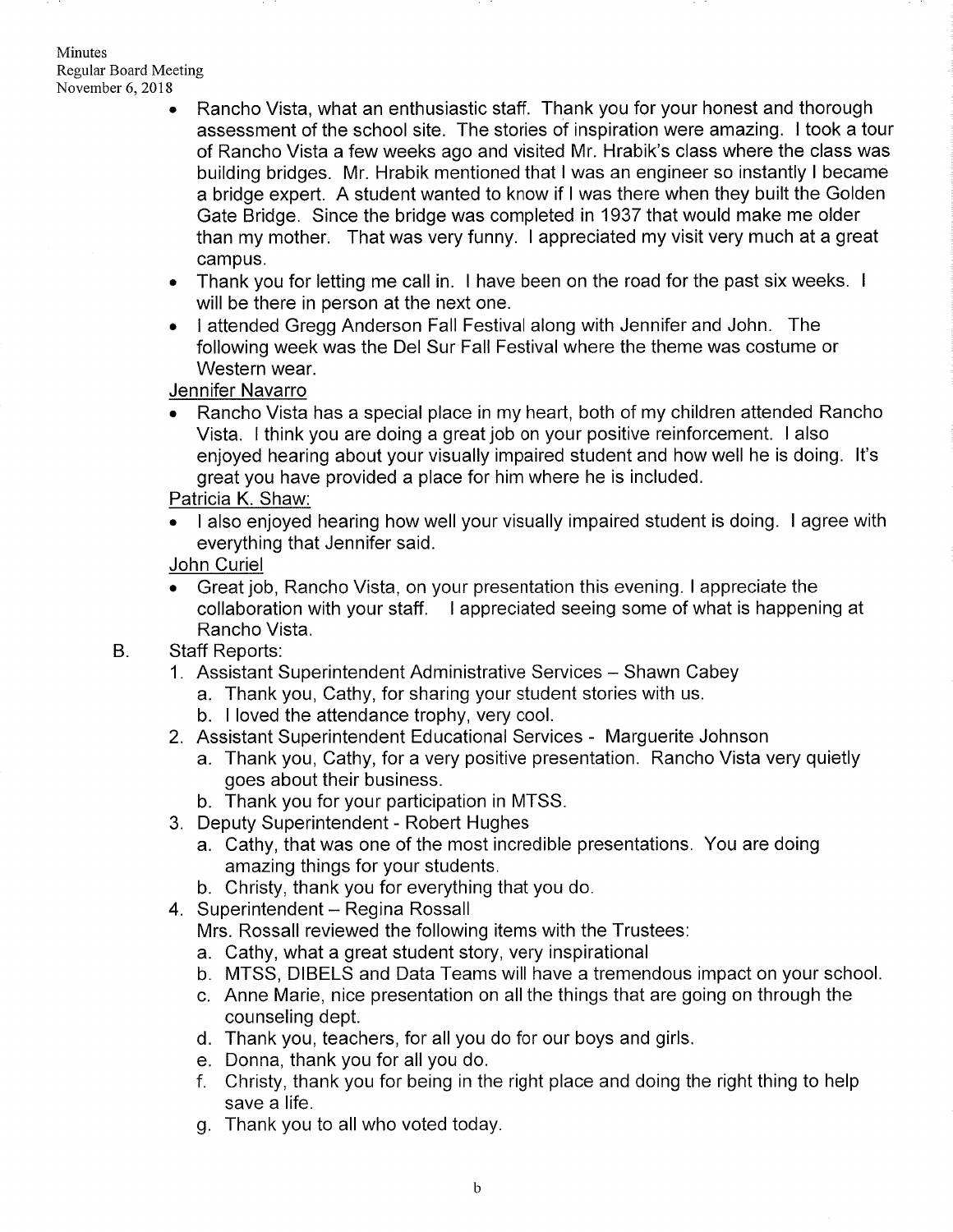Minutes Regular Board Meeting

# November 6, 2018<br>XI. PERSONAL APPEARANCES

- A. Westside Union Teachers Association Representative - Bob Dunham, President
- B. California School Employee Association Representative - Jeri Holmes, President
- C. Parent Teachers Association Representative
- D. WAVE Representative - Jennifer Navarro and Robert Hughes
	- . Dale Lister did a nice job on the run at Apollo Park.
	- . The next WAVE meeting is on Wednesday, November 14 at 6:30 p.m. in Room 4 at the District Office.
- XII. **ITEMS FROM THE FLOOR Regular Session** None
- XIII. PUBLIC HEARING None

## XIV. BUSINESS SESSION

- Organizational/Governance<br>1. M19-60 Item 1. Approval of the agenda of the Regular Board Meeting of November 6, 2018, as submitted. The motion was made by Patricia K. Shaw seconded by Jennifer Navarro and carried 410.
- 2. M19-61 Items  $2a 2g$ . The motion was made by Patricia K. Shaw seconded by Jennifer Navarro and carried 410 to approve the consent agenda. 2a Minutes of the Regular Meeting on October 16,2018 2b Fundraising Authorizations 2c Gifts to the District
	-
	-
	-
	-
	- 2d Personnel Report<br>2e Purchase Orders
	-
	-
- 2f Consultant/Contract Agreement Schedule<br>2g Conference/Workshop Schedule<br>3. M19-62 Item 3. The motion was made by Patricia K. Shaw seconded by Jennifer Navarro and carried 410 to approve the Change in Regular Board Meeting Date from November 20,2018 to November 13, 2018. 4. ltem 4. Discussion ltem
- - . Board Governance

## XV. EDUCATIONAL SERVICES

5. M19-63 - Item 5. The motion was made by Jennifer Navarro seconded by Patricia K. Shaw and carried 410 to approve the Del Sur site Plan.

Í

## XVI. PERSONNEL

6. M19-64 - ltem 6. The motion was made by Jennifer Navarro seconded by Patricia K. Shaw and carried 410 to approve the Memorandum of Understandings 19-05, 19-06, 19- 07, and 19-08 between Westside Union School District and Westside Union Teachers Association (WUTA).

## XVII. BUSINESS

M19-65 - ltem 7. The motion was made by Patricia K. Shaw seconded by Steve DeMarzio and carried 4/0 to approve the Notice of Completion – Quartz Hill Elementary Exterior Painting.  $7<sub>1</sub>$